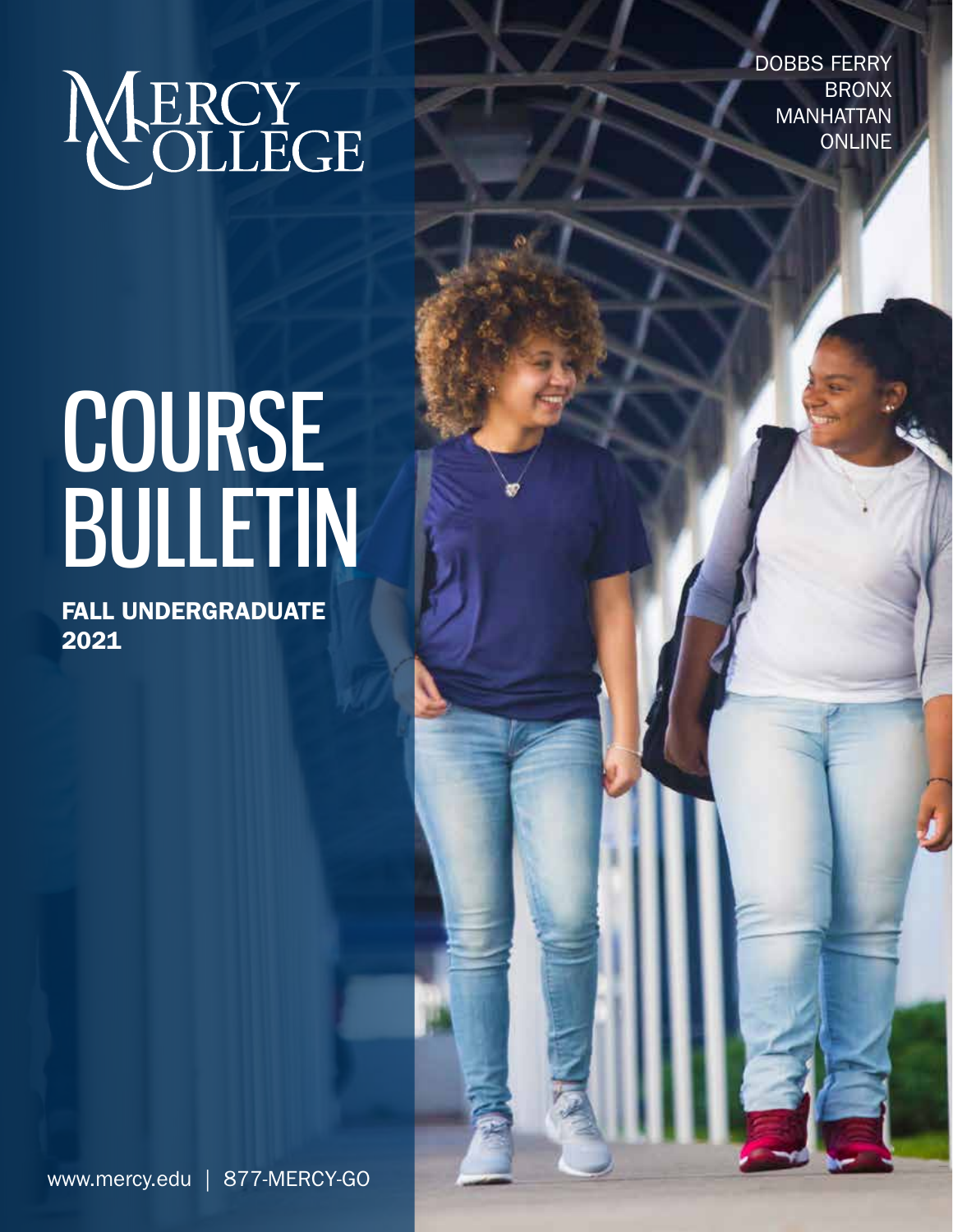# Fall 2021 Undergraduate Course Bulletin

## Table of Contents

| Fall 2021 Undergraduate Academic Calendar  5                 |
|--------------------------------------------------------------|
|                                                              |
|                                                              |
|                                                              |
|                                                              |
|                                                              |
| Payment Policy and Procedures for All Students  8            |
|                                                              |
| Tuition And Fees For Summer 2021 - Fall 2021 - Spring 2022 9 |
| Course Fees For Summer 2021 - Fall 2021 - Spring 2022 10     |
|                                                              |
|                                                              |
|                                                              |

## How to Search and Register for Classes

- 1. Log into Mercy Connect (**connect.mercy.edu**)
- 2. Select Register for Classes
- 3. Select Look Up Classes
- 4. Select a term (Remember, all undergraduate programs run on as semester schedule), then select submit
- 5. Select Advanced Search
- 6. Filter results for your preferences. Remember to select the campus you prefer to take classes on. For online classes, select Distance Learning
- 7. Select Section Search
- 8. Select the class that works best for your schedule. Remember that R=Thursday, so if a class is listed as TR it meets on Tuesdays and Thursdays.
- 9. Check off the corresponding box on the far left-hand side
- 10. Scroll to the bottom of the search results and select Register

#### **Please consider the following:**

- You will not be able to register for over 16 credits without authorization.
- Contact your PACT or COP advisor and they can request this on your behalf
- You will not be able to register for classes that have time conflicts with other classes.
- You can add yourself to the waitlist of a full class (if available)



This bulletin is current as of the print date of March 1, 2021. For the most up to date class schedule, registration, payment and refund policies please check online at www.mercy.edu

Mercy College reserves the right to revise or change its academic calendar, rules, charges, fees, schedules, courses, requirements for degrees and any other regulations, policies or practices affecting students whenever considered necessary or desirable. The foregoing changes may include, without limitation, the elimination of courses, and programs.



555 Broadway Dobbs Ferry NY, 10522

1-877-MERCY-GO www.mercy.edu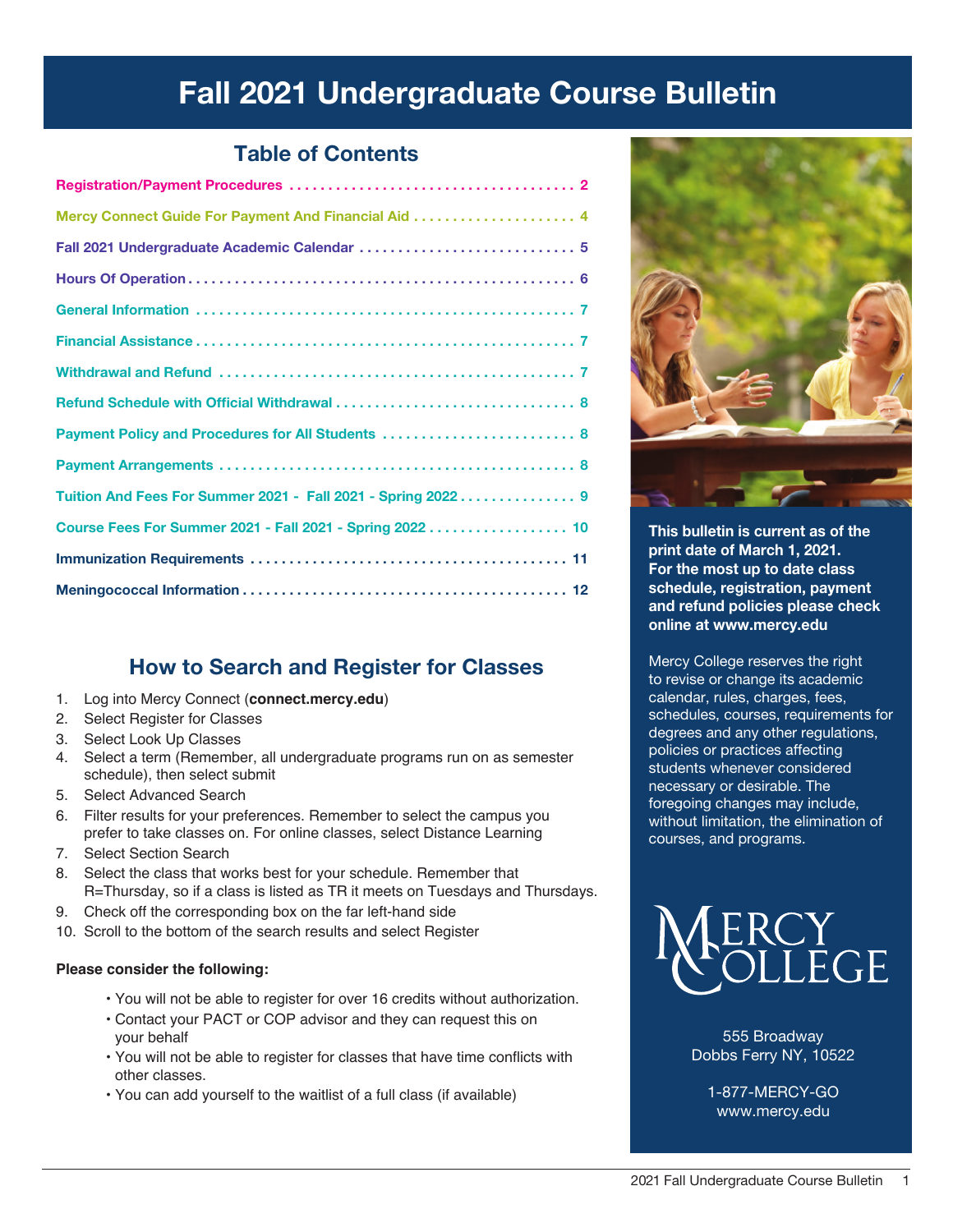# Registration/Payment Procedures

## *In-person and Web registration begins on Monday, March 22, 2021*

- You must be in FULL compliance with the New York State Immunization Law. Submit immunization documents in person to the Office of Student Financial Services or online to the Registrar's office at https://mercy.formstack.com/forms/ immunization file upload.
- Make and keep an appointment with your mentor or program director to go over your degree requirements and review your transcript on Mercy Connect. If you have transfer credits, pay particular attention to your transfer work, and make sure that you do not enroll in a course for which you have already received credit.
- Review available courses through Mercy Connect.
- Check prerequisites and registration restrictions for each course in which you plan to register by clicking on the CRN and then clicking on the course title. This will tell you the prerequisite.
- Make a list of the courses in which you plan to enroll using a Registration/Schedule Worksheet.
- Clear any holds that prevent registration. Your holds status is available via Mercy Connect by selecting the student tab, then selecting "view holds." If you have any questions about your holds, contact the Office of Student Financial Services at 1-888-464-6737.
- If you intend to use Financial Aid (grants and loans), you MUST file the 2020-21 Free Application for Federal Student Aid (FAFSA). The Office of Student Financial Services will give priority to those who filed by February 15, 2020. If you have not received an award notification prior to the beginning of the semester, please visit the Office of Student Financial Services at your home campus IMMEDIATELY.
- All payment arrangements must be completed by August 18, 2021.

# For questions on your holds, call

# 1-888-464-6737. WE ARE HERE TO HELP YOU!

#### To proceed with registration:

- Either process your registration online (see procedures below) or take your registration form, signed by an advisor, to the Office of Student Financial Services to complete your registration.
- You will be required to complete a Student Acknowledgement Statement and Method of Payment Information Form. This will be used to assist you in completing your payment arrangements for the fall term.
- If you have changed your address, submit your change of address request form in person at Student Financial Services on your local campus or at https://mercy.formstack.com/forms/address\_update

#### After you have registered:

- Print your schedule via Mercy Connect.
- Follow through with your payment/financial aid procedures. You may pay online via Mercy Connect. After you have registered:

#### Web Registration

#### Registration Instructions for Mercy Connect

Online students who live in the Tri State area must follow the New York State Immunization Law. You can upload your proof of immunization to the Office of the Registrar at https://mercy.formstack.com/ forms/immunization\_file\_upload

- After logging into Mercy Connect select the Administrative Services tab at the top of the page. (If you have trouble logging into Mercy Connect, please contact the Helpdesk at helpdesk@mercy.edu or 914-674-7526.)
- To register for classes, choose Student and Financial Aid.
- On the Student and Financial Aid page, choose Registration to view the Registration Menu.
- You must select a term before you can access the options on the Registration Menu. Click Select Term on the Registration Menu.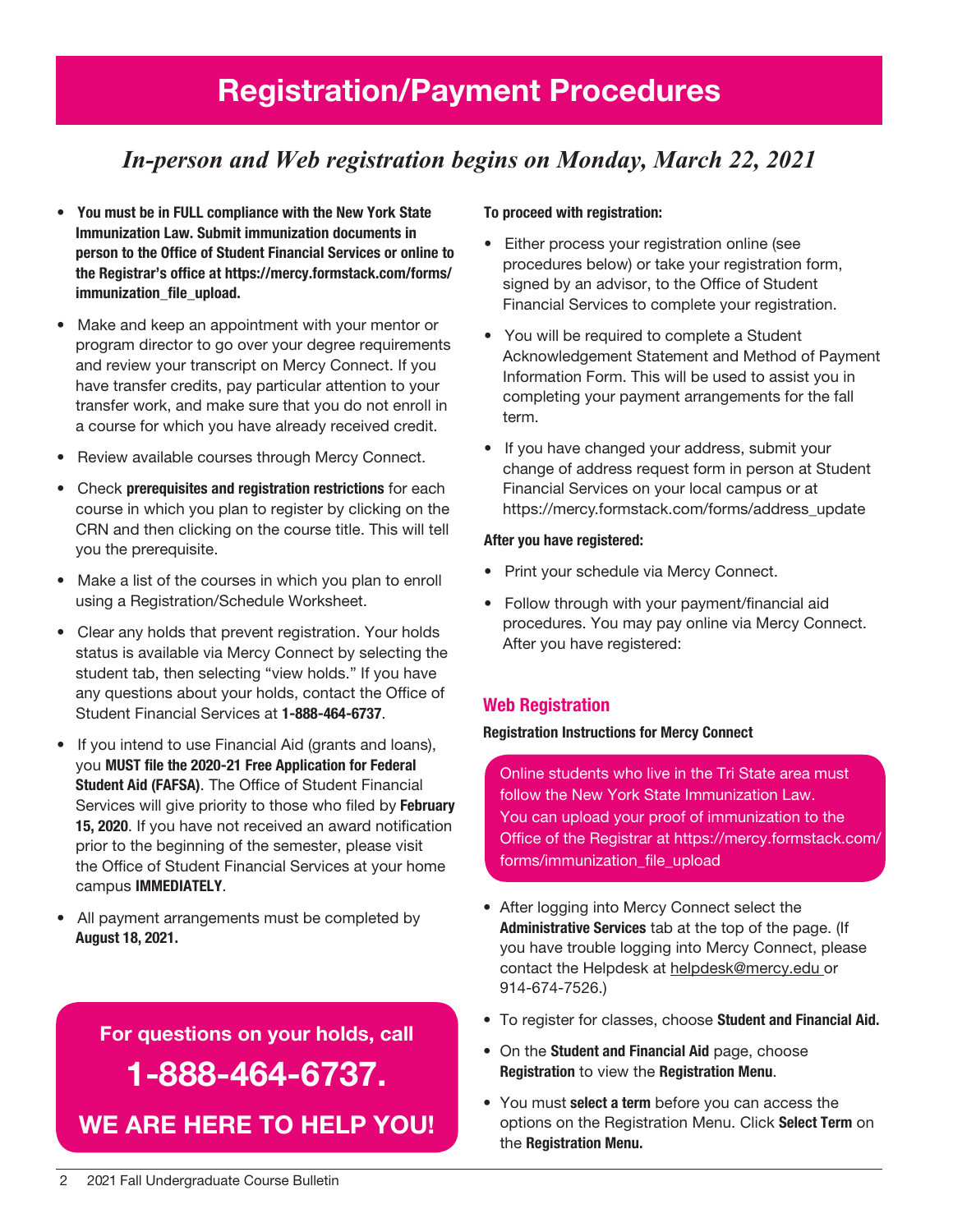- Fall 2021 Trimester (OT & PT)
- Fall 2021 Quarter (Accounting, Health Service Mgmt., Human Resources, Internet Business, MBA)
- Fall 2021 Semester for all other programs Highlight the term, and click the Submit Term button. This will return you to the Registration Menu.
- The first time you select add or drop classes for a term you will be required to complete a Student Acknowledgement Statement and Method of Payment Information Form. This information will be used to assist you in completing your payment arrangements for the spring term.
- If you want to search for classes, click the Class Search button at the bottom of the page. This brings you to the Look Up Classes page. On this page, you can search for classes using specific criteria. You must select the subject name and any other criteria you wish to specify (course number, campus, etc.) however only the subject name is required. After selecting the criteria, click Class Search.
- On the Look Up Classes page, a listing of classes fitting the criteria you specified will appear. Class information, such as dates, days, time, campus, and seats available will appear for each class listing. If you wish to register for a class, check the box in front of the CRN and click Register. If there is a C in the box, the class is closed. If there is an X in the box it has been cancelled. If you are on hold you will not be able to check any boxes.
- If you do not have to look up classes because you already know the Course Reference Number (CRN) choose Add or Drop Classes from the Registration Menu. Then enter the CRNs in the boxes (one CRN per box). After entering the CRNs click the Submit Changes button. (If you receive an error message on the Add/Drop Classes page, check your schedule of classes or contact your advisor.)
- To Drop a Class In the second column, 'Action' there is a window with a down arrow. Click on the arrow and a message should appear indicating 'Web Drop'. Click this and then at the bottom of the form click on 'Submit Changes'. If the message (web drop) does not appear in the window the period for dropping through the web is over and you should contact your advisor. Please see Withdrawals and Refunds.
- You can view your schedule by clicking Detail Schedule on the Registration Menu. To get to the Registration Menu, click the menu icon on the toolbar located in the top right corner of the page. If you want to print your class schedule, click the printer icon on your web browser's toolbar. Before you logout, click on Account Summary from the Student Account menu under Student and Financial Aid. Make sure you have made the necessary arrangements to cover your tuition using grants, loans, payment plan, etc.

#### We are here to help you:

Undergraduate Advising: contact your mentor or program director

Registration Holds: Student Services Support Center at 1-877-MERCY-GO

Financial Aid: Student Services Support Center at 1-877-MERCY-GO

Graduate Academic holds: contact your School Dean

Computer helpdesk: helpdesk@mercy.edu or 914-674-7526

#### Registration/Schedule Worksheet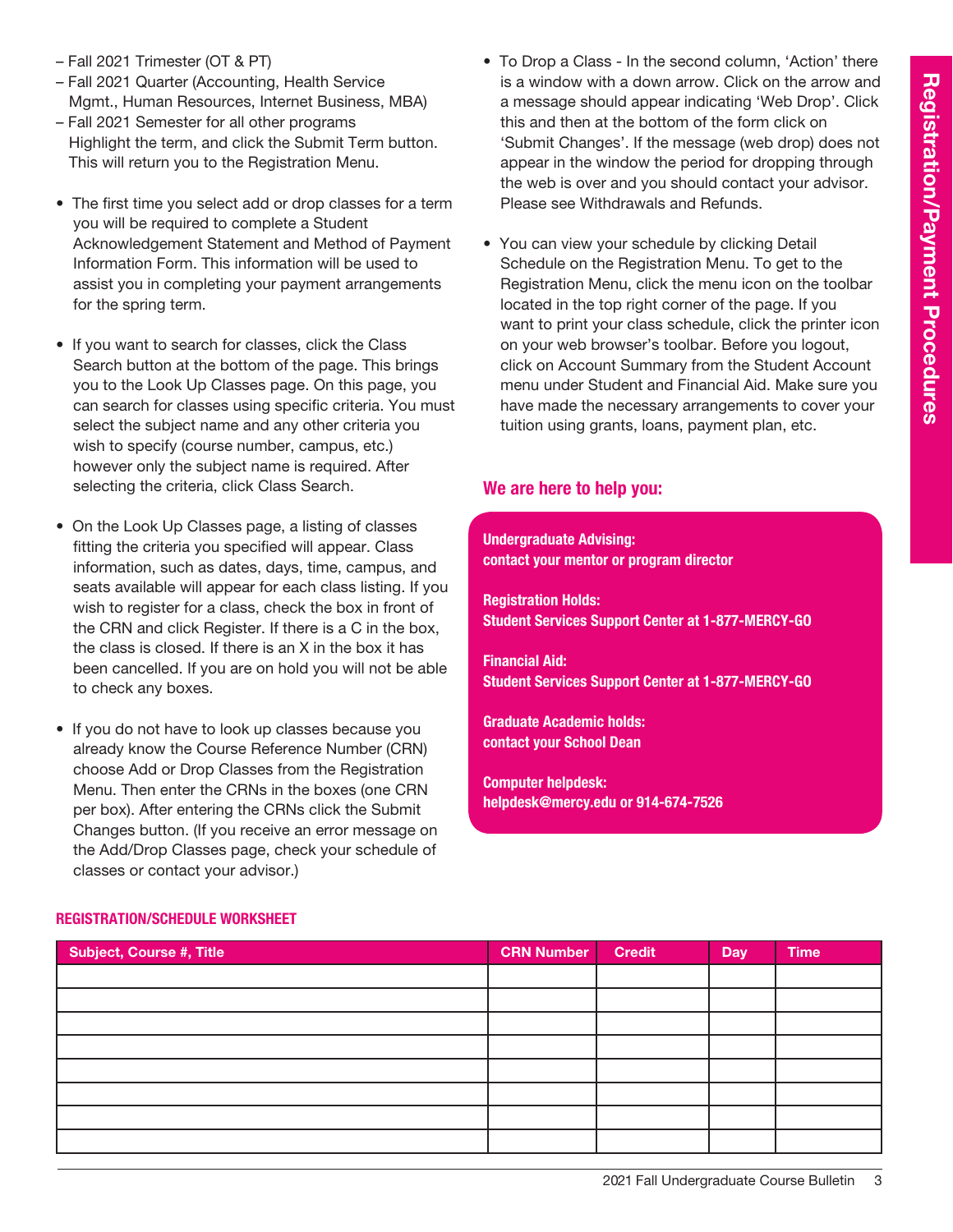## Mercy Connect Guide for Payment and Financial Aid



...your gateway to the **Mercy College community** 

#### OBTAINING YOUR MERCY COLLEGE CONNECT ACCOUNT

- 1. Navigate to http://connect.mercy.edu
- 2. Click on "Get your Username and Password" on the left
- **3.** Enter the required information, and click SUBMIT.
- 4. This will provide you with your Username and PIN number for Mercy Connect and Blackboard, the College's online course system

#### ACCESSING YOUR STUDENT ACCOUNT

- 1. Go to http://connect.mercy.edu
- 2. Click on "Get your Username and Password" on the left
- **3.** Click on the Academic Services tab at the right side of the page
- 4. Select Administrative Services
- 5. Select Student & Financial Aid
- **6.** Click on "Student Account"
- 7. Select Term to review current charges and financial aid package

#### Mercy College homepage to obtain entrance/exit counseling:

- 1. Go to Mercy College Homepage at www.mercy.edu
- 2. Go to Admissions
- **3.** Go to Financial Aid, How to apply link on the right side of the page. Go to Forms and **Documentation**
- 4. All the way to Bottom of Page are Links (URLs) for Entrance and Exit Interviews

#### Cancellation and Schedule Change Policy

The College reserves the right to revise, change schedule or cancel any course whenever considered necessary or desirable. Course cancellation information is posted in Mercy Connect. Students are also notified by their PACT Mentor.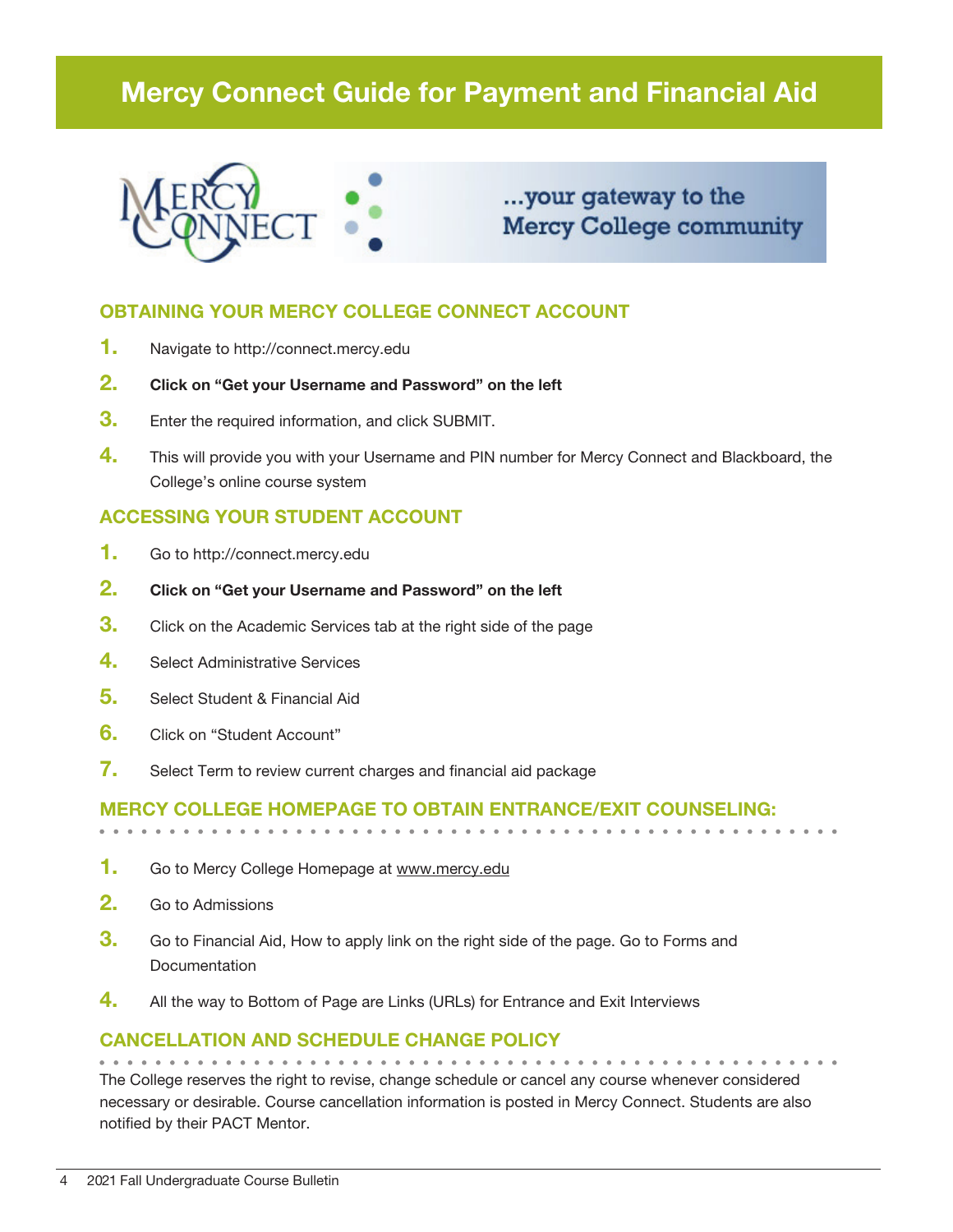# Fall 2021 Undergraduate Academic Calendar

All terms follow the schedule for observed Federal holidays, as outlined in the term A schedule.

#### TERM A (15 WEEK SEMESTER) Wednesday, September 8 – Thursday, December 23

| Monday, September 6    | Labor Day: College Holiday                                        |
|------------------------|-------------------------------------------------------------------|
| Wednesday, September 8 | Fall Term A Begins                                                |
| Tuesday, September 14  | Last Day for Registration and Change of Program                   |
| Friday, September 24   | <b>Faculty Convocation</b>                                        |
| Wednesday, October 13  | Faculty Seminar Day: Only Classes Beginning at or After 4 PM Meet |
| Tuesday, November 2    | Last Day for Course Withdrawal with a "W"                         |
| Wednesday, November 24 | Thanksgiving Recess Begins: No Classes Beginning After 4 PM       |
| Monday, November 29    | <b>Classes Resume</b>                                             |
| Thursday, December 23  | Fall Term A ends                                                  |

#### TERM B (8 WEEK TERM) Wednesday, September 8 – Monday, November 1

| Monday, September 6    | Labor Day: College Holiday                                        |
|------------------------|-------------------------------------------------------------------|
| Wednesday, September 8 | Fall Term B Begins                                                |
| Tuesday, September 14  | Last Day for Registration and Change of Program                   |
| Tuesday, October 5     | Last Day for Course Withdrawal with a "W"                         |
| Wednesday, October 13  | Faculty Seminar Day: Only classes beginning at or after 4 PM meet |
| Monday, November 1     | Fall Term B ends                                                  |

#### TERM C (8 WEEK TERM) Tuesday, November 2 – Thursday, December 23

| Wednesday, November 2  | Fall Term C Begins                                          |
|------------------------|-------------------------------------------------------------|
| Tuesday, November 8    | Last Day for Registration and Change of Program             |
| Wednesday, November 24 | Thanksgiving Recess Begins: No Classes Beginning After 4 PM |
| Monday, November 29    | Last Day for Course Withdrawal with a "W"                   |
| Monday, November 29    | <b>Classes Resume</b>                                       |
| Thursday, December 23  | Fall Term C ends                                            |

#### TERM W (3 WEEK TERM) Monday, January 3, 2022 – Wednesday, January 19, 2022

| Monday, January 3     | Winter Term W Begins                            |
|-----------------------|-------------------------------------------------|
| Friday, January 7     | Last Day for Registration and Change of Program |
| Monday, January 10    | Last Day for Course Withdrawal with a "W"       |
| Monday, January 17    | Martin Luther King Jr. Day: College Holiday     |
| Wednesday, January 19 | Winter Term W ends                              |

TERM E (4 WEEK TERMS) – Organizational Management (EDGE)

| Wednesday, September 8 - Monday, October 4 |                                                                                                                                   |  |  |
|--------------------------------------------|-----------------------------------------------------------------------------------------------------------------------------------|--|--|
| Tuesday, September 14                      | Last Day for Registration and Change of Program                                                                                   |  |  |
| Monday, September 20                       | Last Day for Course Withdrawal with a "W"                                                                                         |  |  |
|                                            |                                                                                                                                   |  |  |
| Monday, October 11                         | Last Day for Registration and Change of Program                                                                                   |  |  |
| Monday, October 18                         | Last Day for Course Withdrawal with a "W"                                                                                         |  |  |
|                                            |                                                                                                                                   |  |  |
| Friday, November 5                         | Last Day for Registration and Change of Program                                                                                   |  |  |
| Friday, November 12                        | Last Day for Course Withdrawal with a "W"                                                                                         |  |  |
|                                            |                                                                                                                                   |  |  |
| Friday, December 3                         | Last Day for Registration and Change of Program                                                                                   |  |  |
| Friday, December 10                        | Last Day for Course Withdrawal with a "W"                                                                                         |  |  |
|                                            | Tuesday, October 5 - Friday, October 29<br>Monday, November 1-Tuesday, November 23<br>Monday, November 29 - Thursday, December 23 |  |  |

\*See refund table on page 8 for financial liability.

THE COLLEGE RESERVES THE RIGHT TO EXTEND ANY TERM IN THE EVENT OF CLASS CANCELLATIONS DUE TO WEATHER AND/OR OTHER EMERGENCY.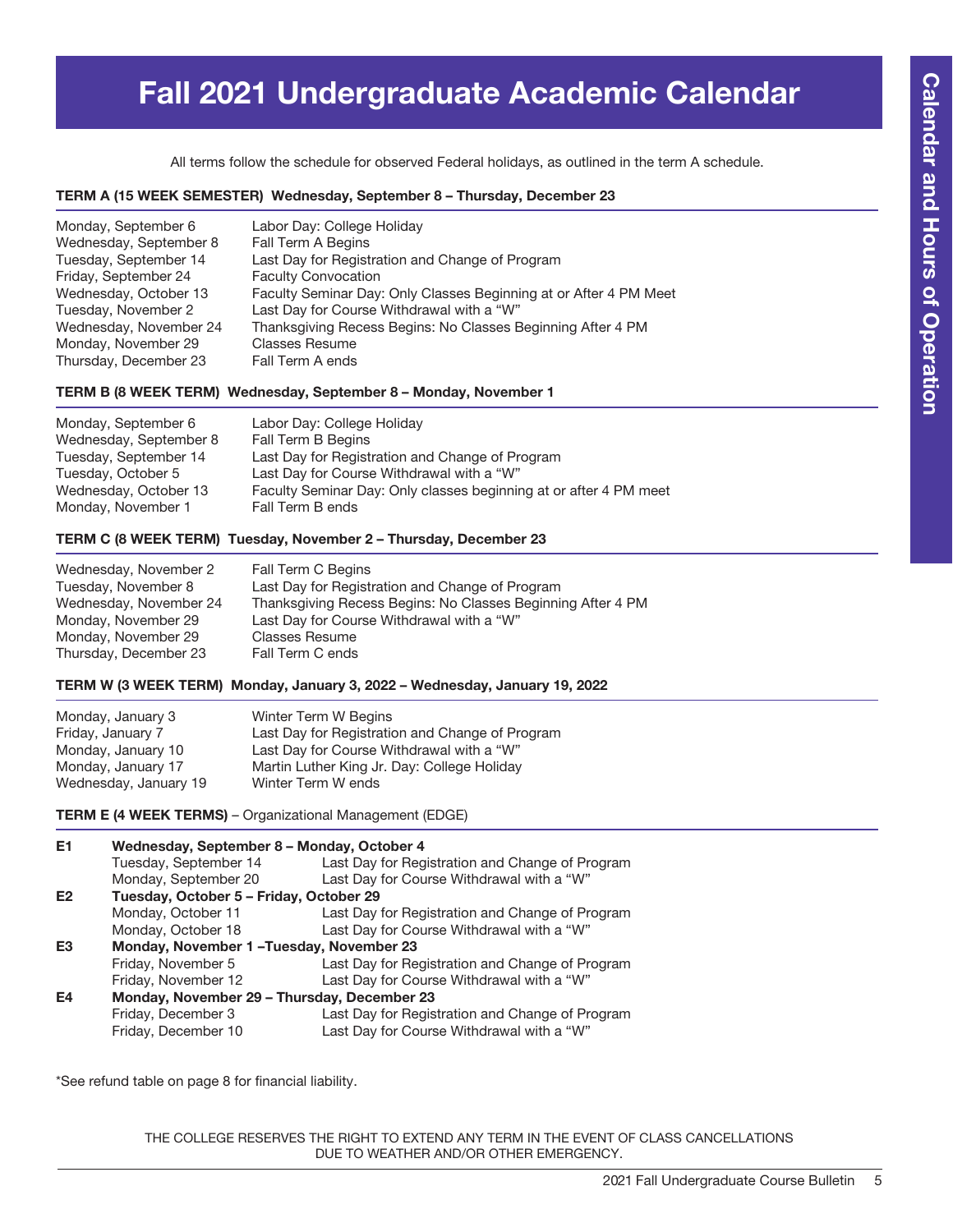| <b>HOURS OF OPERATION</b> |                                        |                       |                                   |  |  |
|---------------------------|----------------------------------------|-----------------------|-----------------------------------|--|--|
|                           | <b>Admissions</b>                      | <b>PACT</b>           | <b>Student Financial Services</b> |  |  |
| <b>Dobbs Ferry</b>        |                                        |                       |                                   |  |  |
| Monday                    | 9:00 am - 7:00 pm                      | 9:00 am - 7:00 pm     | 9:00 am - 7:00 pm                 |  |  |
| Tuesday                   | 9:00 am - 7:00 pm                      | 9:00 am - 7:00 pm     | 9:00 am - 7:00 pm                 |  |  |
| Wednesday                 | 9:00 am - 7:00 pm                      | 9:00 am - 7:00 pm     | 9:00 am - 7:00 pm                 |  |  |
| Thursday                  | $9:00$ am - $7:00$ pm                  | 9:00 am - 7:00 pm     | $9:00$ am - $7:00$ pm             |  |  |
| Friday                    | $9:00$ am - $5:00$ pm                  | 9:00 am - 5:00 pm     | $9:00$ am - $5:00$ pm             |  |  |
|                           |                                        |                       |                                   |  |  |
|                           |                                        |                       |                                   |  |  |
| <b>Bronx</b>              |                                        |                       |                                   |  |  |
| Monday                    | 9:00 am - 7:00 pm                      | 9:00 am - 7:00 pm     | 9:00 am - 7:00 pm                 |  |  |
| Tuesday                   | 9:00 am - 7:00 pm                      | 9:00 am - 7:00 pm     | 9:00 am - 7:00 pm                 |  |  |
| Wednesday                 | 9:00 am - 7:00 pm                      | 9:00 am - 7:00 pm     | 9:00 am - 7:00 pm                 |  |  |
| Thursday                  | 9:00 am - 7:00 pm                      | 9:00 am - 7:00 pm     | $9:00$ am - $7:00$ pm             |  |  |
| Friday                    | 9:00 am - 5:00 pm<br>9:00 am - 5:00 pm |                       | 9:00 am - 5:00 pm                 |  |  |
|                           |                                        |                       |                                   |  |  |
|                           |                                        |                       |                                   |  |  |
| <b>Manhattan</b>          |                                        |                       |                                   |  |  |
| Monday                    | 9:00 am - 7:00 pm                      | 9:00 am - 7:00 pm     | 9:00 am - 7:00 pm                 |  |  |
| Tuesday                   | 9:00 am - 7:00 pm                      | 9:00 am - 7:00 pm     | 9:00 am - 7:00 pm                 |  |  |
| Wednesday                 | $9:00$ am - $7:00$ pm                  | 9:00 am - 7:00 pm     | 9:00 am - 7:00 pm                 |  |  |
| Thursday                  | $9:00$ am - $7:00$ pm                  | $9:00$ am - $7:00$ pm | $9:00$ am - $7:00$ pm             |  |  |
| Friday                    | 9:00 am - 5:00 pm                      | 9:00 am - 5:00 pm     | 9:00 am - 5:00 pm                 |  |  |
|                           |                                        |                       |                                   |  |  |
|                           |                                        |                       |                                   |  |  |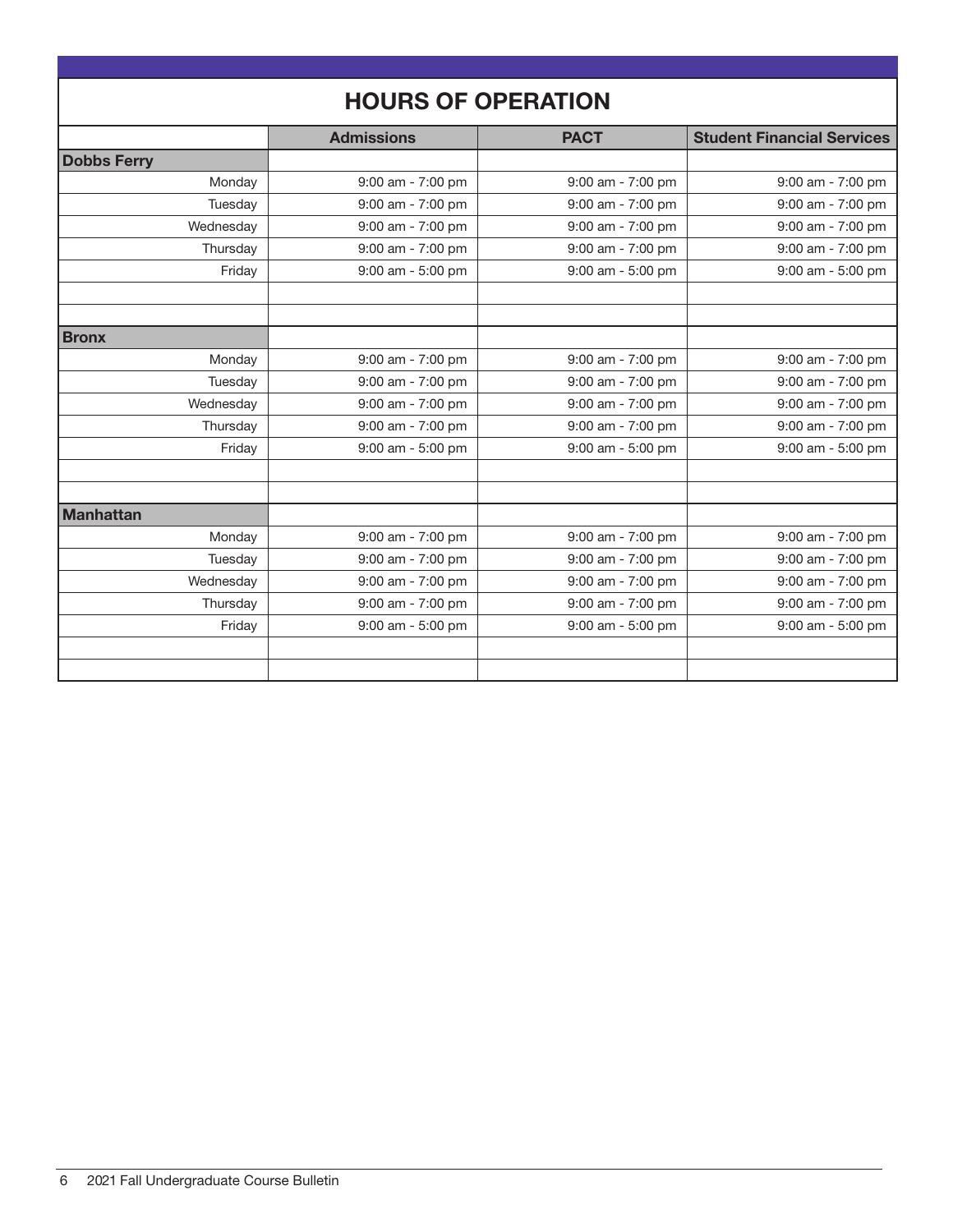#### Non-Degree Seeking Students

Non-Degree Seeking Students (Non-Matriculating) Students who wish to enroll in courses for college credit on a non-matriculating (non-degree) basis may register for those courses without making a formal application for admission to Mercy College. However, all nonmatriculating students must meet with an admissions counselor to complete a non-degree form and to have the desired courses approved.

Non-matriculated students are not eligible for Federal,

State or Institutional Financial Aid. For payment options or assistance with financial aid requirements, an appointment with a Student Financial Services Staff member is recommended. You are welcome to the Office of Student Financial Services at any of our campus locations or may phone the Office of Admissions to become a matriculated student at 877-MERCY-GO.

#### Financial Assistance

. . . . . . . . . . . . . .

The Office of Student Financial Services communicates with students both via Mercy Connect and via US Mail. Requests for required documentation and financial aid award package notifications are sent as both a targeted email message, and via US Mail. To expedite processes, students are encouraged to login to Mercy Connect weekly to check for these messages. Directions for using Mercy Connect are available in the Mercy Connect Section of this bulletin. Additionally, you are welcome to visit one of our campus Office of Student Financial Services if you need personalized assistance. Finally, you may also contact us by telephone:

| <b>Athletic Scholarships</b>           | 914-674-7566 |
|----------------------------------------|--------------|
| <b>Academic Scholarships</b>           | 877-MERCY-GO |
| <b>Account or Financial Aid status</b> | 877-MERCY-GO |

#### Withdrawals and Refunds

Students wishing to withdraw from courses for which they have registered MUST file an official withdrawal. Ceasing to attend classes does not constitute an official withdrawal. If you do not officially withdraw it will result in the issuance of a grade of "FW" which will be calculated into the student's GPA as an "F" and may result in dismissal. In addition this status will be reported to the Office of Student Financial Services and may result in a reevaluation and possibly a reduction of financial aid funds. Notification to the instructor or to any other office does not constitute an official withdrawal. An official withdrawal may be processed in person at any Student Financial Services Office, or via Mercy Connect.

Withdrawal from class(es) does not necessarily entitle a student to a refund of tuition and fees paid, or to a reversal of tuition charged. Refunds will be made in accordance with the refund schedule. The date of withdrawal will be the date the official withdrawal form is entered into the computer, not the last date of class attendance. Students who receive financial aid should contact a Student Financial Services counselor.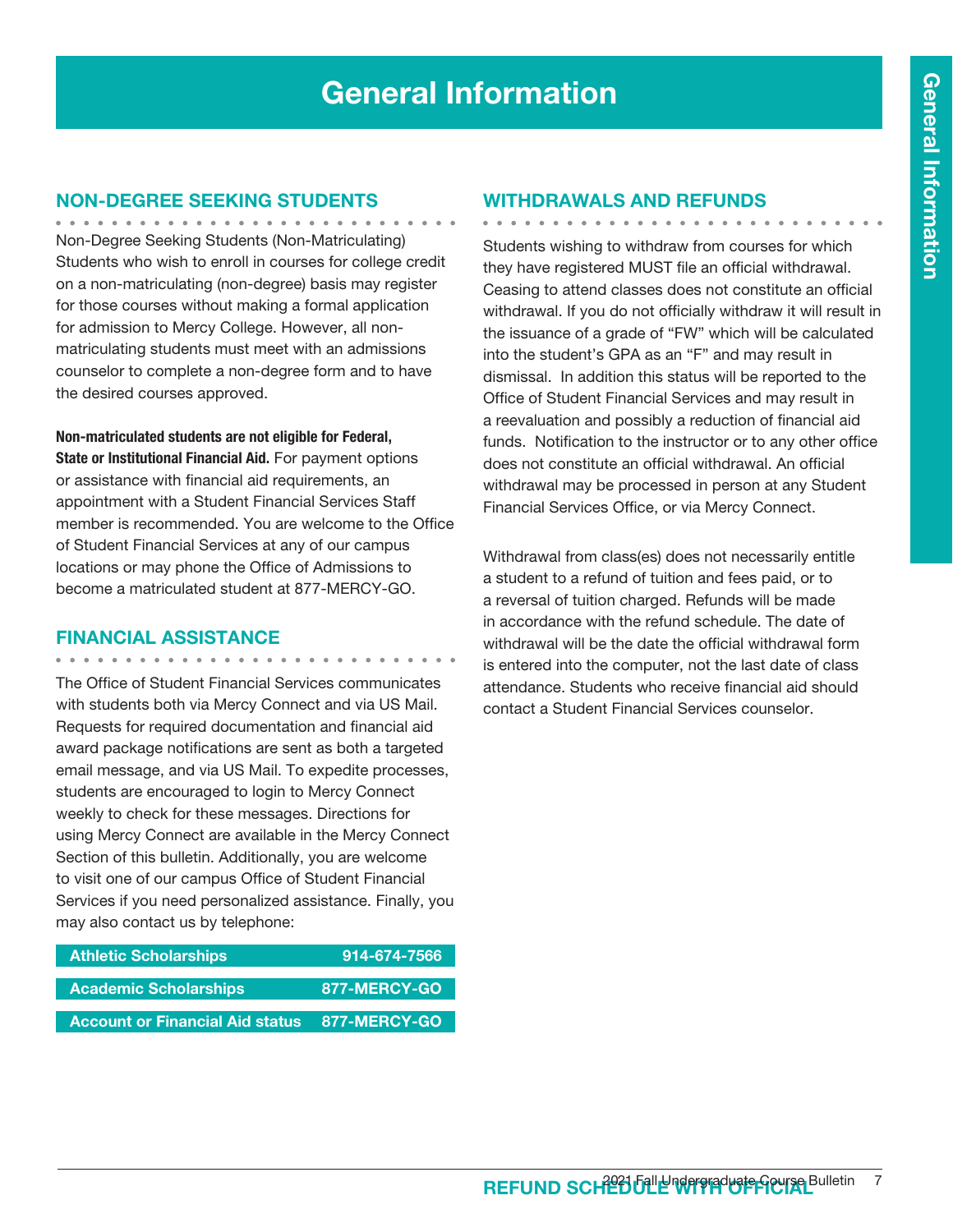#### **WITHDRAWAL**

(Dates indicate the last day on which the official withdrawal may be processed)

#### UNDERGRADUATE PROGRAMS

|                | 100%   | 80%           | 50%    | 0%            |
|----------------|--------|---------------|--------|---------------|
| <b>TERM A</b>  | Sep 14 | Sep 21        | Sep 28 | Sep 29        |
| <b>TERM B</b>  | Sep 14 | Sep 21        |        | Sep 22        |
| <b>TERM C</b>  | Nov 08 | <b>Nov 15</b> |        | <b>Nov 16</b> |
| <b>TERM W</b>  | Jan 07 |               |        | Jan 09        |
| TERM E1        | Sep 14 | Sep 17        |        | Sep 18        |
| TERM E2        | Oct 11 | Oct 14        | --     | Oct 15        |
| <b>TERM E3</b> | Nov 05 | <b>Nov 08</b> |        | <b>Nov 09</b> |
| <b>TERM E4</b> | Dec 03 | Dec 06        | --     | Dec 07        |

Students that withdraw during any part of the refund period and have deferred payment via third party (whether financial aid, employer, etc) arrangements will be responsible for all tuition and related fees regardless if eligibility of such arrangements for disbursement and/or payment have been established prior to withdrawal.

Credit granted for tuition charged to American Express, Discover, MasterCard or VISA will be credited to the student's Mercy College account.

Refunds will be granted only for credit that appears on the student's account. The processing of refunds from loans, financial aid award, or other third party reimbursement cannot begin prior to the time the College certifies eligibility and/or receives and posts the funds to the student's account. Refund checks are made payable to the student and mailed to the student's home address.

Refunds resulting from a Parent Plus Loan will be made payable to the parent and mailed to the parent's address on record.

### Payment Policy and Procedures for all Students

. . . . . . . . . . . . . .

. . . . . . . . . . . .

To best serve your financial needs as a student at Mercy College, it is important to familiarize yourself with the College's payment policy. The following is a brief summary of those policies, for further information please refer to our web site or call 1-877-MERCY-GO.

Acceptable payment arrangements must be made three weeks before the first day of each term. Acceptable payment arrangements include payment in full or approved financial aid and a payment plan covering the balance in full. Students who have not made satisfactory payment arrangements will incur monthly late fees, and will have registration/transcript holds placed on their accounts. Prior balances must be paid in full.

#### Acceptable Payment Arrangements include:

- Checks and credit cards (American Express, Discover, MasterCard, VISA)
- Official Scholarship Notification
- Company Reimbursement Written authorization on company letterhead, signed by a supervisor, specifying that payment will be made directly to Mercy College
- Employee Reimbursement Tuition Reimbursement Agreement must be signed
- Approved Financial Aid grants and loans
- Payment Plan Agreements Interest-Free Monthly Payment Option Plan
- Tuition Management Systems apply at: mercy.afford.com or 1-800-722-4867
- Mercy College Payment Plan apply at: mercy.afford.com
- *Note: Students eligible for the maximum amount of financial aid and grants are still responsible for the difference between tuition and fee charges and full grant eligibility.*

*A payment plan or supplemental private loan may be required to cover the balance due.*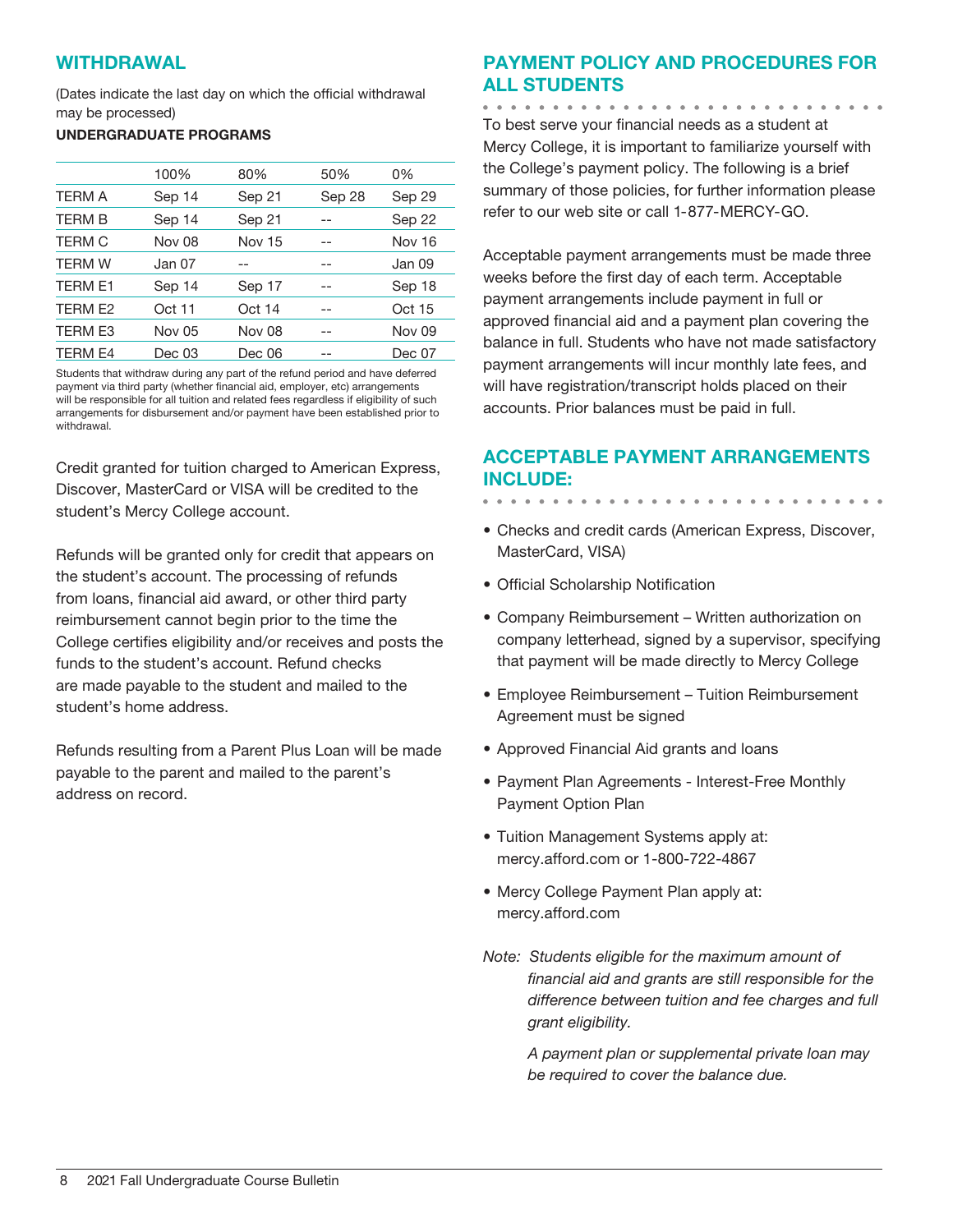# Tuition and Fees for Summer 2021 - Fall 2021 - Spring 2022

| <b>Undergraduate Tuition</b>          | Full time (12 credits or more)<br>Part time (less than 12 credits)                   | \$       | \$9,960.00<br>837.00 | per term<br>per credit   |
|---------------------------------------|--------------------------------------------------------------------------------------|----------|----------------------|--------------------------|
| <b>Undergraduate Registration Fee</b> | 12 credits or more                                                                   | \$       | 407.00               | per term                 |
|                                       | Less than 12 credits                                                                 | \$       | 204.00               | per term                 |
| <b>Undergraduate Program Fees</b>     | Business Honors Program: One-time fee                                                | \$       | 300.00               | 1st term                 |
| (Fall and Spring Terms Only)          | <b>Business Technology Fee</b>                                                       | \$       | 25.00                | per term                 |
|                                       | Computer Arts & Technology: greater than 6 credits                                   | \$       | 800.00               | per term                 |
|                                       | Computer Arts & Technology: 6 credits or less                                        | \$       | 400.00               | per term                 |
|                                       | <b>Computer Science</b>                                                              | \$       | 75.00                | per term                 |
|                                       | Cybersecurity                                                                        | \$       | 75.00                | per term                 |
|                                       | <b>Information Systems</b><br>Media Studies: greater than 6 credits                  | \$<br>\$ | 75.00<br>150.00      | per term                 |
|                                       | Media Studies: 6 credits or less                                                     | \$       | 75.00                | per term<br>per term     |
|                                       | Music Industry & Technology: greater than 6 credits                                  | \$       | 700.00               | per term                 |
|                                       | Music Industry & Technology: 6 credits or less                                       | \$       | 350.00               | per term                 |
|                                       | Nursing Program: 1st year students                                                   | \$       | 800.00               | per term                 |
|                                       | Nursing Program: 2nd year students                                                   | \$       | 1,500.00             | per term                 |
|                                       | Nursing Program: 3rd year students                                                   |          | \$1,500.00           | per term                 |
|                                       | Nursing Program: 4th year students                                                   |          | \$1,500.00           | per term                 |
|                                       | RN to BSN Program                                                                    | \$       | 62.50                | per term                 |
| (Fall, Spring and Summer Terms)       | Clinical Lab Science: 4th year students                                              | \$       | 300.00               | per term                 |
| <b>Fully Online RN to BSN Program</b> | Tuition per credit                                                                   | \$       | 460.00               | per credit               |
|                                       | Registration Fee - 12 credits or more                                                | \$       | 407.00               | per term                 |
|                                       | Registration Fee - Less than 12 credits                                              | \$       | 204.00               | per term                 |
|                                       | RN to BSN Program                                                                    | \$       | 62.50                | per term                 |
| <b>ASDBS - 2nd Degree Nursing</b>     | Nursing - 2nd Degree ASDBS                                                           |          | \$1,500.00           | per term                 |
| <b>Graduate Tuition</b>               | <b>Business Administration</b>                                                       | \$       | 965.00               | per credit               |
|                                       | <b>Communication Disorders</b><br><b>Computer Science</b>                            | \$<br>\$ | 1,038.00<br>943.00   | per credit<br>per credit |
|                                       | Counseling                                                                           | \$       | 943.00               | per credit               |
|                                       | Cybersecurity                                                                        | \$       | 965.00               | per credit               |
|                                       | Education                                                                            | \$       | 943.00               | per credit               |
|                                       | English Literature                                                                   | \$       | 943.00               | per credit               |
|                                       | <b>Family Nurse Practitioner</b>                                                     | \$       | 943.00               | per credit               |
|                                       | <b>Health Services Management</b>                                                    | \$       | 943.00               | per credit               |
|                                       | Human Resource Management                                                            | \$       | 965.00               | per credit               |
|                                       | Marriage & Family Therapy                                                            | \$       | 943.00               | per credit               |
|                                       | Mental Health Counseling                                                             | \$       | 943.00               | per credit               |
|                                       | Nursing                                                                              | \$       | 943.00               | per credit               |
|                                       | Occupational Therapy                                                                 | \$       | 1,038.00             | per credit               |
|                                       | Organizational Leadership                                                            | \$       | 965.00               | per credit               |
|                                       | Physical Therapy                                                                     | \$       | 1,038.00             | per credit               |
|                                       | Physician Assistant Studies                                                          | \$       | 1,084.00             | per credit               |
|                                       | Psychology                                                                           | \$<br>\$ | 943.00<br>965.00     | per credit               |
|                                       | <b>Public Accounting</b><br><b>Public Administration</b>                             | \$       | 943.00               | per credit<br>per credit |
|                                       | School Building Leadership                                                           | \$       | 943.00               | per credit               |
|                                       | <b>School District Leader</b>                                                        | \$       | 943.00               | per credit               |
|                                       | School Psychology                                                                    |          | 943.00               | per credit               |
|                                       | Web Strategy and Design                                                              | \$       |                      | 965.00 per credit        |
| <b>Graduate Registration Fee</b>      | 12 credits or more                                                                   | \$       | 407.00               | per term                 |
|                                       | Less than 12 credits                                                                 | \$       | 204.00               | per term                 |
| <b>Graduate Program Fees</b>          | <b>Business Technology Fee</b>                                                       | \$       | 25.00                | per term                 |
|                                       | <b>Graduate Nursing</b>                                                              | \$       | 325.00               | per term                 |
|                                       | Physician Assistant - 1st year students                                              | \$       | 300.00               | per term                 |
|                                       | Physician Assistant - Final program year                                             | \$       | 275.00               | per term                 |
|                                       | <b>Physical Therapy</b>                                                              | \$       | 150.00               | per term                 |
|                                       | Occupational Therapy - 1st year students<br>Occupational Therapy - 2nd year students | \$<br>\$ | 330.00<br>200.00     | per term                 |
|                                       | <b>Communication Disorders</b>                                                       | \$       | 250.00               | per term<br>per term     |
| <b>Transcript Fee</b>                 | <b>Official Transcript</b>                                                           |          | Free                 |                          |
|                                       | <b>Unofficial Transcript</b>                                                         | \$       | 5.00                 | per copy                 |
| <b>International Student Fee</b>      | <b>First Time Enrolled Fee</b>                                                       | \$       | 450.00               | per program              |
| <b>Application Fee</b>                | Undergraduate                                                                        | \$       | 40.00                |                          |
|                                       | Graduate                                                                             | \$       | 40.00                |                          |
|                                       | Graduate-OT/PT/OM Programs                                                           | \$       | 62.00                |                          |
| <b>Audit Fee</b>                      |                                                                                      |          | 50% of tuition       |                          |
| <b>Late Payment Fee</b>               | For each late payment                                                                | \$       | 100.00               | each                     |
| <b>Late Registration Fee</b>          |                                                                                      | \$       | 100.00               | each                     |
| <b>Returned Check Fee</b>             |                                                                                      | \$       | 20.00 each           |                          |

All fees are non-refundable and subject to change without prior notice.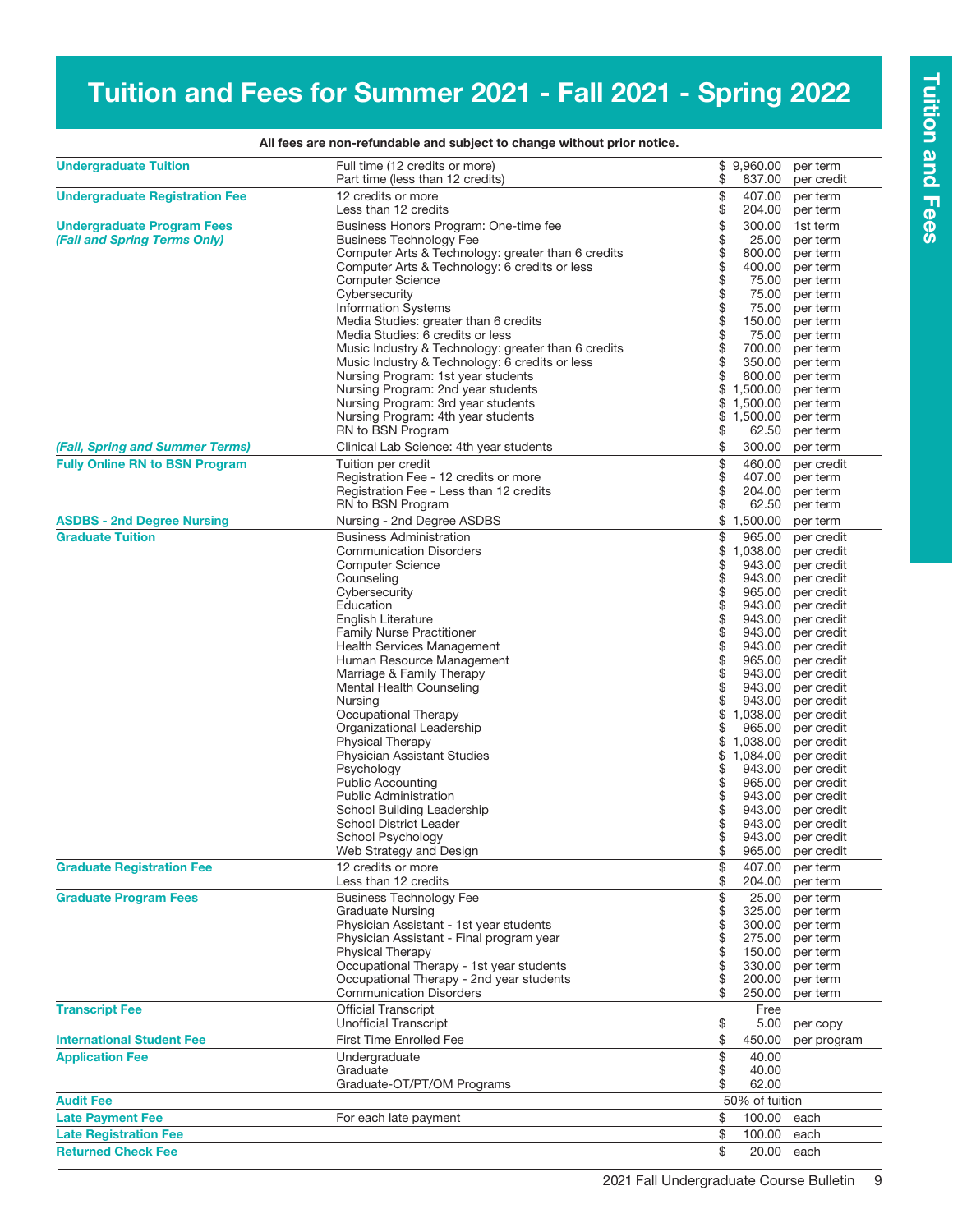# Course Fees for Summer 2021 - Fall 2021 - Spring 2022

| <b>Undergraduate Fees</b>           |                                                                        |                             |
|-------------------------------------|------------------------------------------------------------------------|-----------------------------|
| <b>Course</b>                       | <b>Title Fee</b>                                                       |                             |
| ACCT 261                            | Computer App for Accountants                                           | \$<br>85.00                 |
| <b>BIOL 275</b>                     | Cell Biology                                                           | \$150.00                    |
| <b>BIOL 370</b>                     | <b>Biology Research I</b>                                              | \$150.00                    |
| <b>BIOL 355</b><br><b>BIOL 360</b>  | Molecular Biology of the Cell<br>Genetics                              | \$150.00<br>\$150.00        |
| <b>BIOL 366</b>                     | Developmental Biology                                                  | \$150.00                    |
| BIOL 130A                           | Hum Anatomy & Physio I Lab                                             | \$<br>80.00                 |
| BIOL 131A                           | Hum Anatomy & Physio II Lab                                            | \$<br>80.00                 |
| <b>BIOL 160</b>                     | General Biology I                                                      | \$<br>40.00                 |
| BIOL 160A                           | General Biology I Lab                                                  | \$<br>80.00                 |
| BIOL 161A                           | General Biology II Lab                                                 | \$<br>80.00                 |
| <b>BIOL 244</b>                     | Microbiome                                                             | \$<br>150.00                |
| <b>BIOL 265</b>                     | Microbiology Lecture<br>Microbiology Lab                               | \$<br>80.00<br>\$<br>150.00 |
| <b>BIOL 265A</b><br><b>BIOL 252</b> | <b>Plant Biology</b>                                                   | \$<br>80.00                 |
| <b>BIOL 440</b>                     | <b>Advanced Research</b>                                               | \$150.00                    |
| <b>BIOL 424</b>                     | Neurobiology                                                           | \$150.00                    |
| <b>BIOL 460</b>                     | Capstone Research in Biology                                           | \$150.00                    |
| <b>CHEM 354</b>                     | Biochemistry                                                           | \$150.00                    |
| CHEM 140                            | General, Organic and Biochemistry                                      | \$<br>90.00                 |
| CHEM 140A                           | General, Organic and Biochemistry                                      | \$<br>90.00                 |
| CHEM 160<br>CHEM 160A               | General Chemistry I<br>General Chemistry I Lab                         | \$<br>43.00<br>\$<br>80.00  |
| <b>CHEM 161</b>                     | <b>General Chemistry II</b>                                            | \$<br>43.00                 |
| CHEM 161A                           | General Chemistry II Lab                                               | \$<br>80.00                 |
| <b>CHEM 260</b>                     | Organic Chemistry I                                                    | \$<br>43.00                 |
| CHEM 260A                           | Organic Chemistry I Lab                                                | \$<br>80.00                 |
| <b>CHEM 261</b>                     | <b>Organic Chemistry II</b>                                            | \$<br>43.00                 |
| CHEM 261A                           | Organic Chemistry II Lab                                               | \$<br>80.00                 |
| <b>CHEM 354</b><br>CLSC 410A        | Biochemistry<br>Hematology Lab                                         | \$<br>150.00<br>\$<br>80.00 |
| CLSC 415A                           | Diagnostic Microbiology I Lab                                          | \$<br>80.00                 |
| CLSC 420A                           | Clinical Chemistry I Lab                                               | \$<br>80.00                 |
| CLSC 430A                           | Immunohematology I Lab                                                 | \$<br>80.00                 |
| <b>CMDS 498</b>                     | <b>Clinical Process III</b>                                            | \$<br>105.00                |
| <b>EXSC 209</b>                     | First Aid Emergency Care and Personal Safety                           | \$<br>60.00<br>\$125.00     |
| EXSC 460A<br><b>EXSC_490A</b>       | <b>Exercise Physiology</b><br><b>Exercise Testing and Prescription</b> | \$125.00                    |
| <b>EXSC 493</b>                     | Resources for the Exercise Physiologist                                | 350.00<br>\$                |
| <b>HLSC 209</b>                     | First Aid Emergency Care and Personal Safety                           | \$<br>60.00                 |
| HLSC 303A                           | Hum Anatomy w/Cadaver Lab                                              | \$375.00                    |
| <b>HLSC 314</b>                     | Clinical Kinesiology and Applied Physics                               | 200.00<br>\$                |
| <b>HLSC 410</b>                     | Applied Neurosci/Rehab Prof<br>Art of Legal Reasoning                  | 200.00<br>\$                |
| <b>LAWS 220</b><br>LAWS/POLS 361    | <b>Constitutional Law Policy</b>                                       | \$105.00<br>105.00<br>\$    |
| <b>MATH 115</b>                     | Math for Liberal Arts                                                  | \$120.00                    |
| <b>MATH 116</b>                     | College Algebra                                                        | \$120.00                    |
| <b>MGMT 255</b>                     | Info Systems for Mgmnt                                                 | \$<br>85.00                 |
| <b>NURS 401</b>                     | <b>Community Health Nursing</b>                                        | $\frac{1}{1}$ 130.00        |
| OCTR 209                            | Advanced Clinical Ed                                                   | \$ 275.00                   |
| <b>OCTR 210</b><br><b>OCTR 214</b>  | Advanced Clinical Ed<br>Adulthood and Maturity                         | \$275.00<br>\$300.00        |
| OCTR 260                            | OT Practice Assistant and Child Adol                                   | \$300.00                    |
| <b>PARA 206</b>                     | Substantive Law/Document Draft                                         | \$105.00                    |
| <b>PARA 300</b>                     | Legal Research/Writing II                                              | \$105.00                    |
| <b>PARA 302</b>                     | Litigation                                                             | \$105.00                    |
| <b>PARA 400</b>                     | Law Office Management                                                  | \$105.00                    |
| <b>PARA 410</b>                     | <b>Advanced Seminar Para Studies</b>                                   | \$105.00                    |
| <b>PHYS 160</b><br><b>PHYS 161</b>  | Physics for Life Science I<br>Physics for Life Science II              | \$<br>80.00<br>\$<br>80.00  |
| <b>VETC 101</b>                     | Introduction to Veterinary Science                                     | \$<br>80.00                 |
| VETC 256A                           | Anatomy of Domestic Animals                                            | \$240.00                    |
| <b>VETC 258</b>                     | Animal Handling & Restraint                                            | \$180.00                    |
| VETC 306A                           | <b>Clinical Laboratory Techniques</b>                                  | \$160.00                    |
| VETC 350A                           | <b>Clinical Nursing</b>                                                | \$560.00                    |
| <b>VETC 360</b><br><b>VETC 496</b>  | Fundamentals Animal Research<br>Externship II                          | \$775.00<br>\$150.00        |
| <b>Graduate Fees</b>                |                                                                        |                             |
| <b>Course</b>                       | <b>Title Fee</b>                                                       |                             |
| <b>CNSL 687</b>                     | Counseling/Mental Health Counseling                                    | \$240.00                    |
| <b>CNSL 655</b>                     | Counseling & Applications II                                           | \$150.00                    |
| <b>NURS 700</b>                     | Nurse ED or ADM Practicum                                              | \$130.00                    |
| <b>NURS 771</b>                     | Nurs Clinical 1                                                        | \$130.00                    |
| PHAS 500A<br><b>PHTR 507</b>        | Gross Anatomy<br>Gross Anatomy Lab                                     | \$375.00<br>\$375.00        |
|                                     |                                                                        |                             |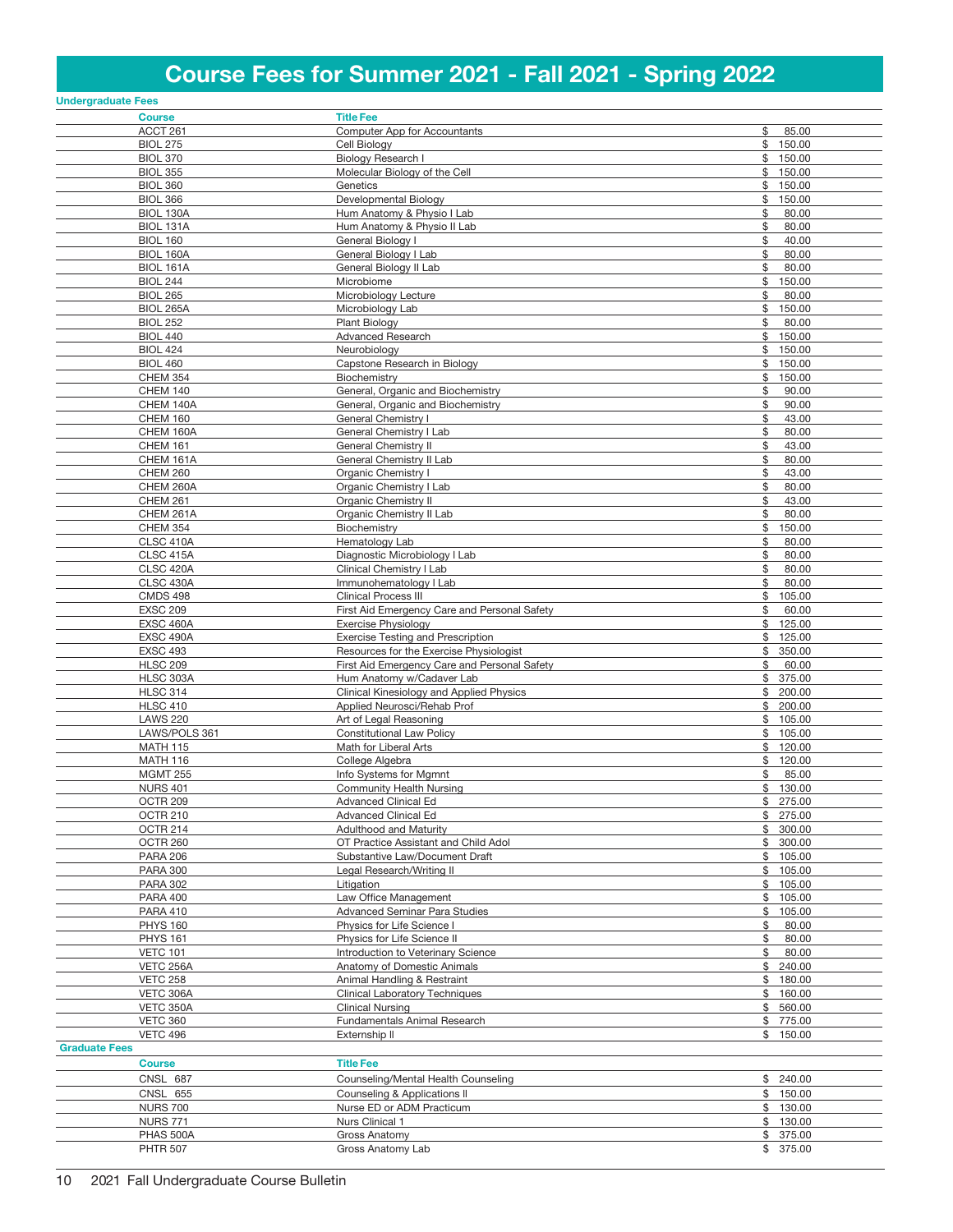# Immunization Requirements

All students enrolling for six or more credits must be in full compliance with the New York State Immunization law, and will not be permitted to register for classes without proof of one MMR and submission of a completed meningitis form. The remaining documentation must be submitted within 30 days of the start of the semester. If the documentation is not submitted, the student will not be allowed to continue attending classes and will be dropped from his/her courses without refund (full tuition liability). For COVID-19 vaccination requirements and policies, students must refer to the College's COVID-19 Vaccination Policy.

There are several ways to comply with the immunization requirements:

#### MENINGOCOCCAL MENINGITIS

. . . . . . . . . . . . . . . . . . .

The New York Public Health Law requires that colleges distribute information about Meningococcal Meningitis disease and vaccination to *all* students registered for six or more credits. Students are required to decide whether or not to be immunized for Meningitis and to submit a form that formally confirms their decision. The completed form can be submitted electronically to the Office of the Registrar at https://mercy.formstack. com/forms/meningitis\_form or is available on Mercy Connect on the student tab under Immunization. The form or vaccine records can additionally be emailed to Registrar@mercy.edu or faxed to 914-674-7516.

#### MEASLES, MUMPS, AND RUBELLA (MMR)

The New York Public Health Law requires that all college students born after December 31, 1956 who are taking six or more credits in a semester provide a certificate documenting immunity to measles, mumps, and rubella (MMR) before their first term of study.

#### Measles: Two doses are required.

1<sup>st</sup> Dose administered after the age of 12 months. 2<sup>nd</sup> Dose administered more than 30 days after the first dose and after the age of 15 months. In the alternative, the student can present medical proof of the disease or laboratory proof of immunity (student must submit a copy of the lab report).

#### Mumps: One Dose

One dose administered after the age of 12 months or laboratory proof of immunity (student must submit a copy of the lab report).

#### Rubella: One Dose

One dose administered after the age of 12 months or laboratory proof of immunity (student must submit a copy of the lab report).

The MMR combined vaccination fulfills the requirement for one dose of measles, one mumps, and one rubella immunization; **however**, a second measles vaccine, administered at least 30 days after the first dose, is required. Because the combined vaccine was not available in the United States before January 1, 1972, no MMR immunizations administered before that date are acceptable for US students.

For more information about immunization, please contact your doctor or the NYS Department of Health website at www.health.state.ny.us

#### SUBMIT IMMUNIZATION RECORDS

To be fully compliant with both Immunization requirements, documentation must be received within 30 days of the start of the term.

- 1. Immunization vaccine records can be uploaded electronically to https://mercy.formstack.com/ forms/immunization\_file\_upload or submitted on Mercy Connect on the student tab under Immunization. Vaccine records can be emailed to Registrar@mercy.edu or faxed to 914-674-7516, but for secure receipt and processing we encourage direct upload on the provided link or on Mercy Connect.
- 2. The Meningococcal Meningitis Vaccination form can be submitted electronically to the Office of the Registrar at https://mercy.formstack.com/forms/meningitis\_ form or is available on Mercy Connect on the student tab under Immunization. The form or vaccine records can additionally be emailed to Registrar@mercy.edu or faxed to 914-674-7516, but for secure receipt and processing we encourage direct upload on the provide link or on Mercy Connect.